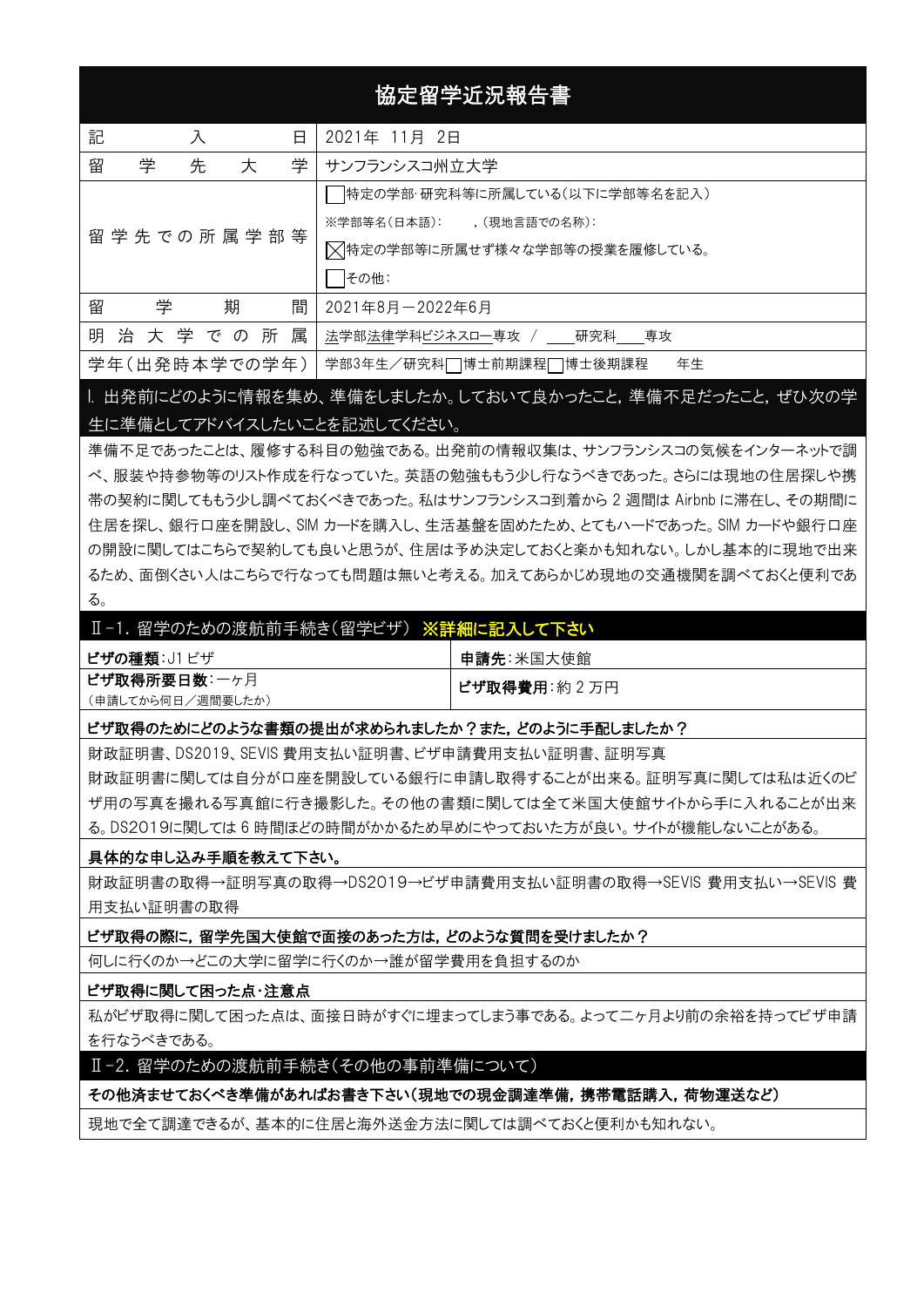| Ⅲ. 現地到着後のながれ                                                                                                       |                                       |          |                                                                       |       |      |  |  |  |
|--------------------------------------------------------------------------------------------------------------------|---------------------------------------|----------|-----------------------------------------------------------------------|-------|------|--|--|--|
| 1.到着時の様子                                                                                                           |                                       |          |                                                                       |       |      |  |  |  |
| 利用航空会社                                                                                                             | ANA                                   |          |                                                                       |       |      |  |  |  |
|                                                                                                                    | ANA のサイト                              |          |                                                                       |       |      |  |  |  |
| 航空券手配方法                                                                                                            | ※利用した旅行社・旅行サイト,格安航空券情報等があれば記入して下さい。   |          |                                                                       |       |      |  |  |  |
| 大学最寄空港名                                                                                                            | <b>SFO</b>                            |          | 現地到着時刻                                                                | 15:00 |      |  |  |  |
|                                                                                                                    | □大学手配の                                | □知人の     | 7公共交通機関                                                               | ⊠タクシー | □その他 |  |  |  |
| キャンパスへの移動手段                                                                                                        | 出迎え                                   | 出迎え      | (□バス□電車)                                                              |       |      |  |  |  |
| 移動の所要時間                                                                                                            | SFO から SFSU であると 20 分ほどである。           |          |                                                                       |       |      |  |  |  |
|                                                                                                                    |                                       |          | 空港からキャンパスへの移動の際の注意点,タクシー・公共交通機関で移動する際の行き方,料金等                         |       |      |  |  |  |
|                                                                                                                    |                                       |          | UBER タクシーを使うことをおすすめする。理由つぃては荷物が多い点と空港から意外に遠い点である。加えて、タクシー乗り場は到着口      |       |      |  |  |  |
|                                                                                                                    |                                       |          | の1Floor 上にあるため、要注意。分からない場合は近くの警備員等に訪ねること。料金は約\$30程である。                |       |      |  |  |  |
| 大学到着日                                                                                                              | 8月13日16時頃                             |          |                                                                       |       |      |  |  |  |
| 2.住居について                                                                                                           |                                       |          |                                                                       |       |      |  |  |  |
| 到着後すぐに住居                                                                                                           | はい                                    |          | いいえを選んだ方:8月31日から入居可能だった。                                              |       |      |  |  |  |
| 入居できましたか?                                                                                                          | ⊠いいえ                                  |          |                                                                       |       |      |  |  |  |
| 住居のタイプ                                                                                                             | 寮<br><b>⊠その他(Homestay)</b><br>アパート    |          |                                                                       |       |      |  |  |  |
| 部屋の種類                                                                                                              | ⊠一人部屋<br> 二人部屋<br> その他(               |          |                                                                       |       |      |  |  |  |
| ルームメイト                                                                                                             | ⊠日本人学生                                | 他国からの留学生 | その他(                                                                  |       |      |  |  |  |
| 住居を探した方法                                                                                                           | ⊠自分で探した<br> 大学の斡旋<br>その他(             |          |                                                                       |       |      |  |  |  |
| 住居の申込み手順                                                                                                           |                                       |          | ホームステイサイトからエージェントを通して、ホームステイ先を探してもらった。                                |       |      |  |  |  |
| 住居は渡航前に,また渡航後すぐに見つかりましたか?トラブルはありましたか?                                                                              |                                       |          |                                                                       |       |      |  |  |  |
|                                                                                                                    |                                       |          | 渡航後多くの内見をし、その中からより良い物件を精査した結果、ホームステイを選択した。 Airbnb 滞在 2 週間の間になるべく探したかっ |       |      |  |  |  |
|                                                                                                                    |                                       |          | たため、とても忙しかったし、焦った。到着後には多くの学校が開催しているイベントがあり、それらに参加したため、探す時間が限られたこ      |       |      |  |  |  |
| とが問題であった。                                                                                                          |                                       |          |                                                                       |       |      |  |  |  |
| 3.留学先でのオリエンテーションについて                                                                                               |                                       |          |                                                                       |       |      |  |  |  |
| オリエンテーションの有無                                                                                                       | ⊠あった                                  | はかった     |                                                                       |       |      |  |  |  |
| 日程                                                                                                                 | 2021年8月17日                            |          |                                                                       |       |      |  |  |  |
| 参加必須ですか?                                                                                                           | ⊠必須                                   | 任意参加     |                                                                       |       |      |  |  |  |
| 参加費用は?                                                                                                             | ⊠無料                                   | 有料(金額:   |                                                                       |       |      |  |  |  |
| 内容と様子は?                                                                                                            | 内容は事前に渡されていた資料とほぼ同じであったため、楽に聞く感じであった。 |          |                                                                       |       |      |  |  |  |
| 留学生用特別がイダンス                                                                                                        | ⊠あった<br>はかった                          |          |                                                                       |       |      |  |  |  |
|                                                                                                                    | 2021年8月23日から<br>授業開始日                 |          |                                                                       |       |      |  |  |  |
| IV. その他、渡航してから必要な手続きについて                                                                                           |                                       |          |                                                                       |       |      |  |  |  |
| 1. 現地で滞在許可等の申請の必要はありますか?いつ、どこで、方法は?日数、料金は?トラブルは?                                                                   |                                       |          |                                                                       |       |      |  |  |  |
| サイトから在留届を提出し、大学側にその PDF を提出する必要がある。方法としては住居が確定がしてからである。住居が<br>確定していない場合は、住居がかけないため、なるべく早く住居を見つけることが大切である。料金は無料である。 |                                       |          |                                                                       |       |      |  |  |  |
| 2. その他現地でした手続きは?(健康診断、予防接種等)いつ、どこで、方法、日数、料金は?トラブルは?                                                                |                                       |          |                                                                       |       |      |  |  |  |
|                                                                                                                    |                                       |          | MMR ワクチン証明書、コロナワクチン証明書を提出した。方法は全て大学のサイトから出来る。 日数は数分である。               |       |      |  |  |  |
|                                                                                                                    |                                       |          | 3. 現地で銀行口座を開設しましたか?手続方法、必要書類、日数、料金は?トラブルは?                            |       |      |  |  |  |
| 開設した。手続き方法としては、パスポートと現地の学生カード、入学許可証の 3 点を持参し、実際に銀行に行き手続きを                                                          |                                       |          |                                                                       |       |      |  |  |  |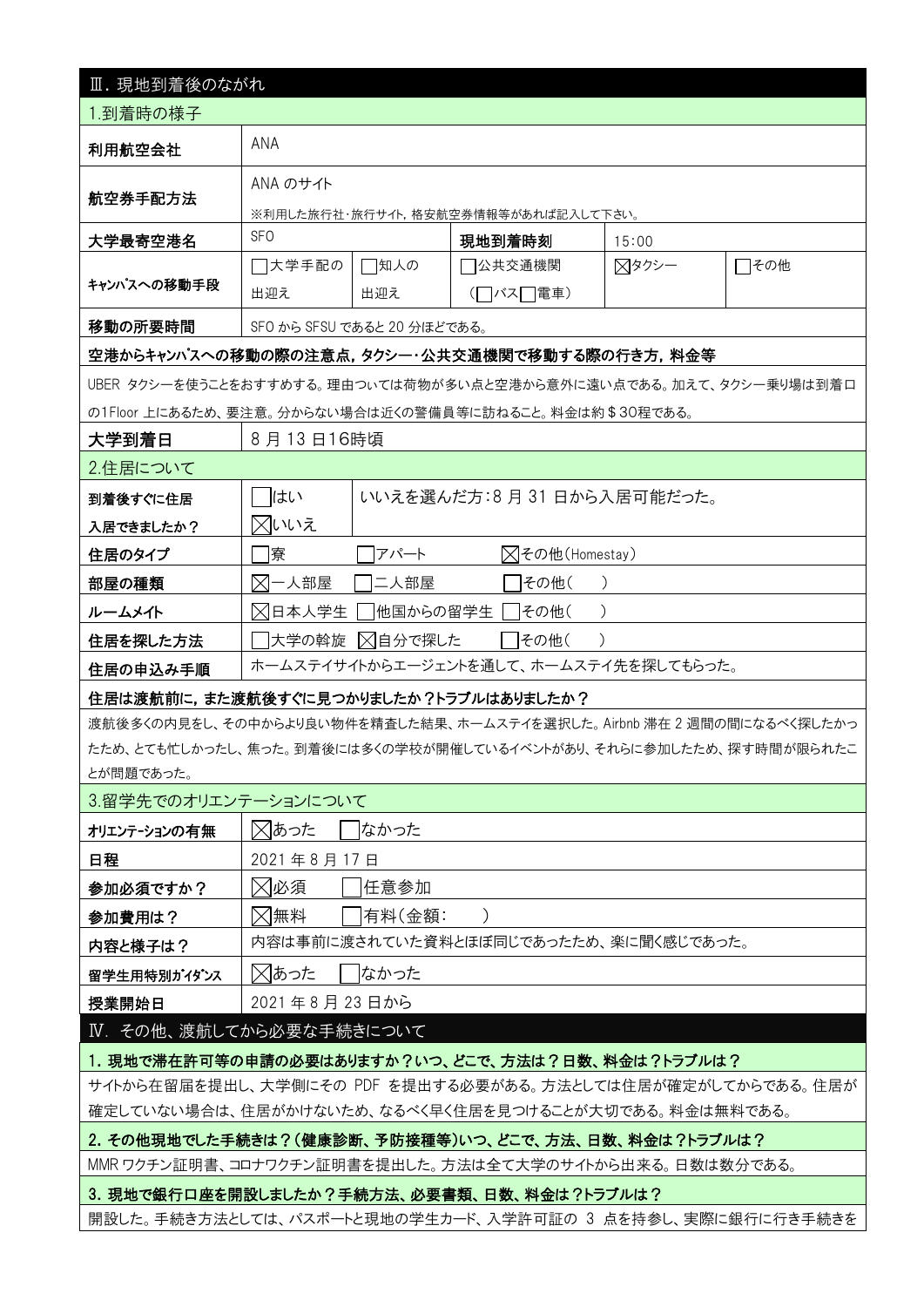| する。1 時間ほどかかるため、余裕のある日に行くと良い。 サンフランシスコであると、 Chase 銀行が人気である。        |
|-------------------------------------------------------------------|
| 4. 現地で携帯電話を購入しましたか?手続方法、必要書類、日数、料金は?トラブルは?                        |
| 現地で SIM カードを購入した。ソフトバンクのアメリカ放題は基本的に繋がらないため信用しない方が良い。 T-Mobile が格安 |
| である。必要書類は特にない。料金は一ヶ月 40 ドルで、10G と電話かけ放題である。数分で手続きは完了するため、そん       |
| なに調べたりする必要はないと考える。                                                |
| V. 履修科目と授業について                                                    |
| 1.履修登録はいつどのような形で行いましたか?                                           |
| △出発前に(6月30日頃)                                                     |
| ╳ オンラインで登録     志願書類に記入して登録    <br>できなかった   その他(                   |
| 月<br> 到着後に(<br>日頃)                                                |
| オンラインで登録  <br> 国際オフィス等の仲介 <br>できなかった<br>   その他(<br>$\mathcal{C}$  |
| ⊠なかった<br>登録時に留学生として優先されることは<br>あった                                |
| 優先が「あった」方はどのように優先されましたか?                                          |
|                                                                   |
|                                                                   |
| 優先が「なかった」方はどのように登録しましたか?                                          |
| 取りたい科目があったのにもかかわらず、はじかれてしまったため、直接教授にメールで授業を履修したい旨を伝えたとこ           |
| ろ、メジャーの人しか取れない授業を履修することが出来た。                                      |
| 出発前に授業を登録した方は,現地で変更・追加できましたか?また希望通りの授業が取れましたか?                    |
| 追加や変更をする事は可能であるが、先着順であるため、限られてしまう。授業の履修の締め切り後に変えたい場合は、9           |
| 月 13 日前まで履修変更期間があるため、教授に連絡をすれば、取れる可能性はある。                         |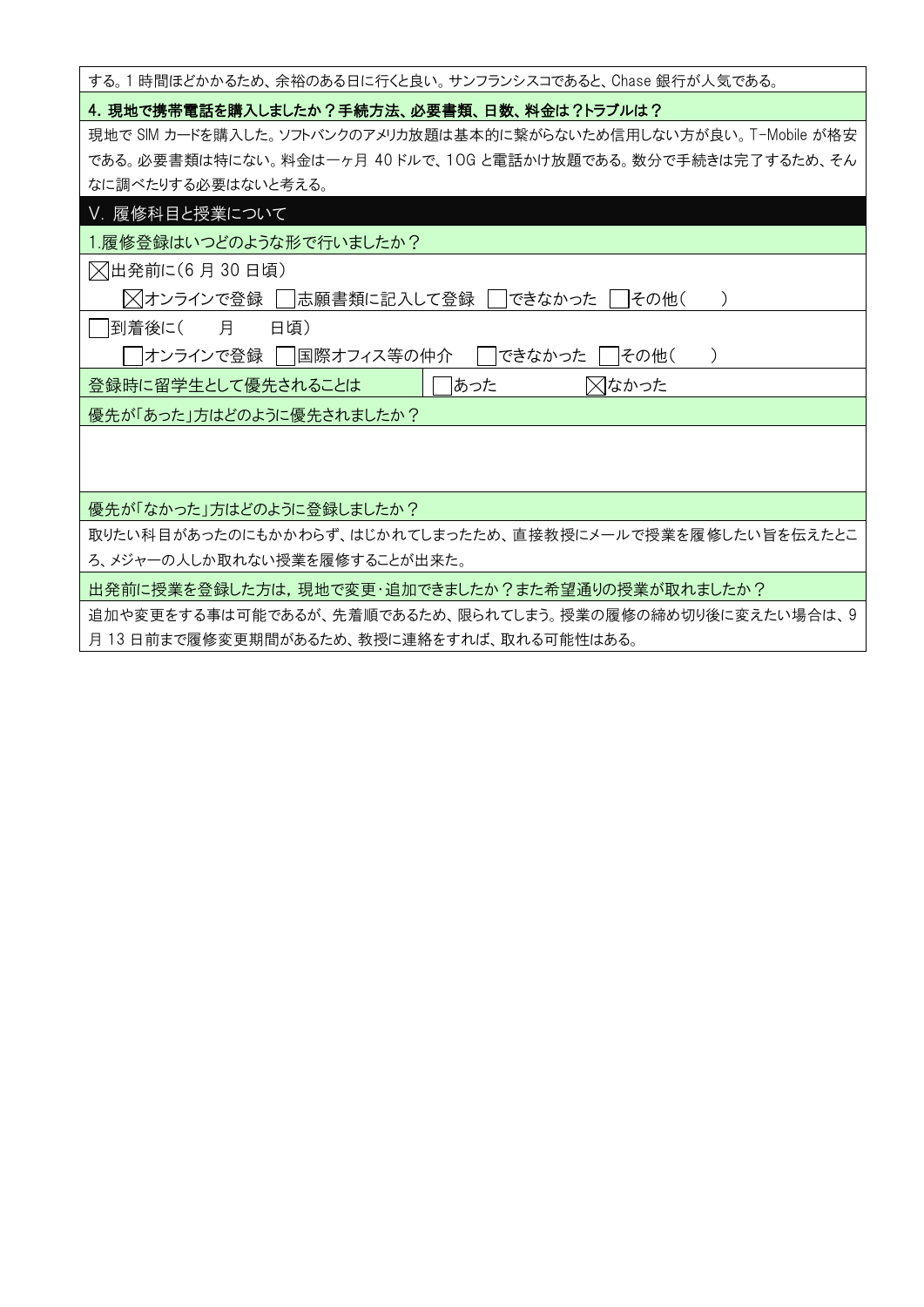|       | Ⅵ. 一週間のスケジュール 授業時間、課外活動、勉強時間等、毎日の生活について記入してください。 |          |                      |              |      |       |                                      |
|-------|--------------------------------------------------|----------|----------------------|--------------|------|-------|--------------------------------------|
|       | 月                                                | 火        | 水                    | 木            | 金    | 土     | 日                                    |
| 7:00  |                                                  |          |                      |              |      |       |                                      |
| 8:00  | 起床                                               | 起床       | 起床                   | 起床           |      |       |                                      |
| 9:00  | 学校到着                                             | 学校到着、授業  | 学校到着                 | 学校到着、授<br>業  | 起床   | 起床    | 起床                                   |
| 10:00 | 授業                                               | 授業       | 授業                   | 授業           | 自由時間 | 友達と遊ぶ | 一日友達と遊<br>んだり、カフェで<br>勉強したりして<br>いる。 |
| 11:00 | 授業                                               | ジム       | 授業                   | ジム           | 自由時間 |       |                                      |
| 12:00 | お昼                                               | ジム、お昼、授業 | お昼                   | ジム、お昼、授<br>業 | 自由時間 |       |                                      |
| 13:00 | ジム                                               | 授業       | ジム                   | 授業           | 自由時間 |       |                                      |
| 14:00 | ジム                                               | 自由時間     | ジム                   | 自由時間         | 自由時間 |       |                                      |
| 15:00 | 自由時間                                             | 授業       | Language<br>exchange | 授業           | 自由時間 |       |                                      |
| 16:00 | 自由時間                                             | 授業       | Language<br>exchange | 授業           | 自由時間 |       |                                      |
| 17:00 | 自由時間                                             | 図書館で勉強   | 自由時間                 | 図書館で勉強       | 自由時間 | 少林寺拳法 |                                      |
| 18:00 | 図書館で勉強                                           | 図書館で勉強   | 自由時間                 | 図書館で勉強       | 自由時間 | 少林寺拳法 |                                      |
| 19:00 | 図書館で勉強                                           | 図書館で勉強   | 図書館で勉強               | 図書館で勉強       | 自由時間 | 少林寺拳法 |                                      |
| 20:00 | 図書館で勉強                                           | 帰宅       | 図書館で勉強               | 帰宅           | 自由時間 |       |                                      |
| 21:00 | 図書館で勉強                                           | 夜ご飯、風呂   | 図書館で勉強               | 夜ご飯、風呂       | 自由時間 |       |                                      |
| 22:00 | 帰宅                                               | 自由時間     | 帰宅                   | 自由時間         | 自由時間 |       |                                      |
| 23:00 | 夜ご飯、風呂                                           | 自由時間     | 夜ご飯、風呂               | 自由時間         | 自由時間 |       |                                      |
| 24:00 | 自由時間、就寝                                          | 自由時間、就寝  | 自由時間、就<br>寝          | 自由時間、就<br>寝  | 自由時間 |       |                                      |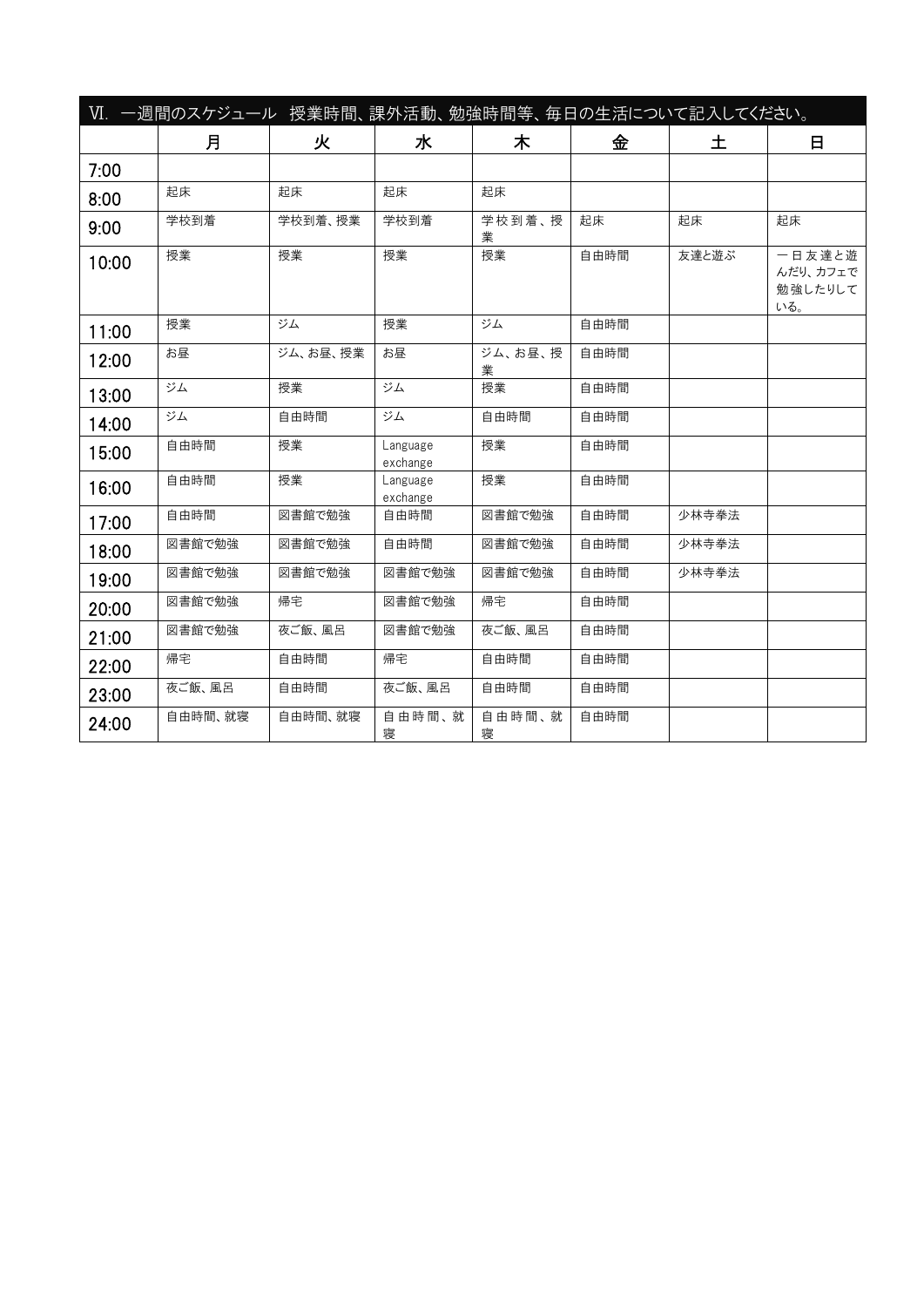## Ⅶ. 現在までの感想

### 留学先大学、プログラムについて、授業、宿舎、生活全般についてなど、自由に書いてください。

積極的に友達を作りに行かないといけない環境でとても大変である。IEEC や JSA というグループに参加し、多くのイベントに 参加している。交換留学は自分が有意義にしなければいけないものであると実感している。授業はディスカッションが多く、 交友関係が広がるため、とても有意義である。ホームステイのホストマザーはとても優しく、料理もおいしいため、満足してい る。休みの日は積極的に友達を遊びに誘ったり、外部活動を見つける等して充実している。

## 留学先大学を目指す学生に向けてのアドバイスをお願いします。

サンフランシスコ州立大学にはアメリカだけではなく、多くの国々の生徒が集まってくるため、多くの異文化を学べるしとても良 い学校です。基本的な事さえ調べていけば、基本的に現地で全てのことが出来てしまうため、心配はいりません。絶対に素 晴らしい留学生活を送れると思います!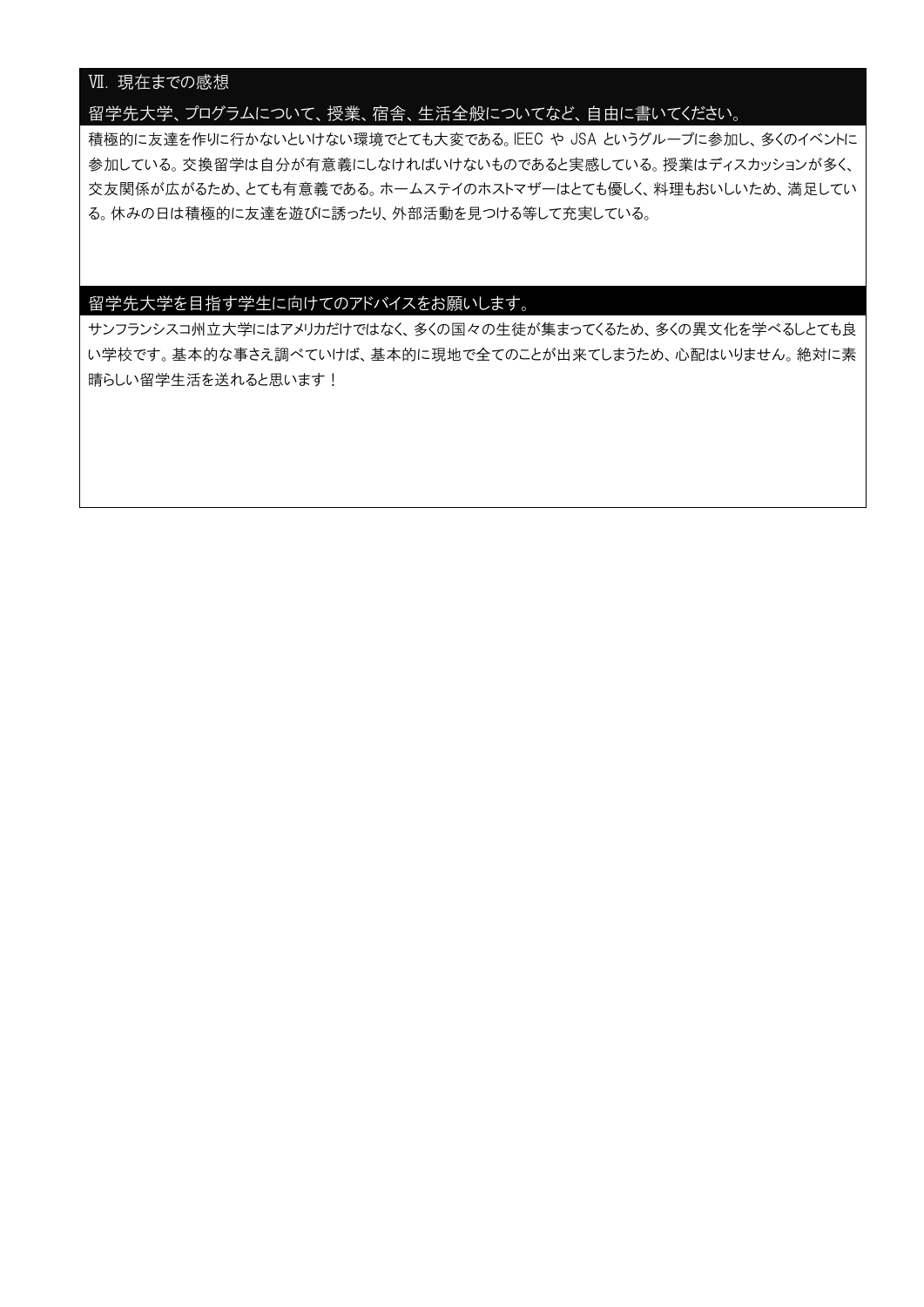| Report of the program activities (during the program)                                                                                                                                                                                                                                                                                                                                       |                                                                                                                                                                                                                                                                                                                                                                                                                                                                                                                                                                                                                                                                                                              |  |  |  |  |  |  |  |
|---------------------------------------------------------------------------------------------------------------------------------------------------------------------------------------------------------------------------------------------------------------------------------------------------------------------------------------------------------------------------------------------|--------------------------------------------------------------------------------------------------------------------------------------------------------------------------------------------------------------------------------------------------------------------------------------------------------------------------------------------------------------------------------------------------------------------------------------------------------------------------------------------------------------------------------------------------------------------------------------------------------------------------------------------------------------------------------------------------------------|--|--|--|--|--|--|--|
| Date of reporting                                                                                                                                                                                                                                                                                                                                                                           | year2021 month11 day2                                                                                                                                                                                                                                                                                                                                                                                                                                                                                                                                                                                                                                                                                        |  |  |  |  |  |  |  |
| <b>Host University</b>                                                                                                                                                                                                                                                                                                                                                                      | San Francisco StateUniversity                                                                                                                                                                                                                                                                                                                                                                                                                                                                                                                                                                                                                                                                                |  |  |  |  |  |  |  |
| Department you belonging to<br>at the host university                                                                                                                                                                                                                                                                                                                                       | I belong to a specific department (Please fill out the following information)<br>※ Name of the department:<br>$\boxtimes$ I do not belong to any specific department and taking the classes of<br>various majors.<br>Other:                                                                                                                                                                                                                                                                                                                                                                                                                                                                                  |  |  |  |  |  |  |  |
| Duration of the exchange<br>program                                                                                                                                                                                                                                                                                                                                                         | year2021 month8 to year2022 month6                                                                                                                                                                                                                                                                                                                                                                                                                                                                                                                                                                                                                                                                           |  |  |  |  |  |  |  |
| Department you belong to at<br>Meiji University                                                                                                                                                                                                                                                                                                                                             | School of Law Major(field of study) Business Law /<br>Graduate school of<br>Major                                                                                                                                                                                                                                                                                                                                                                                                                                                                                                                                                                                                                            |  |  |  |  |  |  |  |
| Year (before departure)                                                                                                                                                                                                                                                                                                                                                                     | Undergraduate: year3 / Graduate   Masters   Doctorate year                                                                                                                                                                                                                                                                                                                                                                                                                                                                                                                                                                                                                                                   |  |  |  |  |  |  |  |
| informed.                                                                                                                                                                                                                                                                                                                                                                                   | I. How did you find the information to prepare for your departure? Please report and give some<br>advises for future exchange students going abroad on what they need to know and be                                                                                                                                                                                                                                                                                                                                                                                                                                                                                                                         |  |  |  |  |  |  |  |
| basically get everything locally.                                                                                                                                                                                                                                                                                                                                                           | I was not prepared to study the subject I was going to take. Before departure, I had researched the climate of<br>San Francisco on the Internet and made a list of things to bring. In addition, I should have done some research<br>on finding local housing and cell phone contracts. I stayed in an Airbnb for two weeks after my arrival in San<br>Francisco. During that time, I found a place to live, opened a bank account, bought a SIM card, and set up my<br>living infrastructure. It was a lot of work, and I think you can make your own SIM card and bank account locally.<br>However, it is convenient to decide on a place to live beforehand. However, it is not a problem because you can |  |  |  |  |  |  |  |
|                                                                                                                                                                                                                                                                                                                                                                                             | II-1. Preparing before going exchange program (About VISA) XPlease report in detail.                                                                                                                                                                                                                                                                                                                                                                                                                                                                                                                                                                                                                         |  |  |  |  |  |  |  |
| Where to apply: US Embassy<br>Type: J1<br>How long did it take to get a VISA: 1 Month<br>Cost: about 20,000Yen<br>(How long did it take from the application to the acquisition of<br>your VISA?)                                                                                                                                                                                           |                                                                                                                                                                                                                                                                                                                                                                                                                                                                                                                                                                                                                                                                                                              |  |  |  |  |  |  |  |
| documents?                                                                                                                                                                                                                                                                                                                                                                                  | What kinds of documents were required to submit to apply for VISA? How did you prepare those                                                                                                                                                                                                                                                                                                                                                                                                                                                                                                                                                                                                                 |  |  |  |  |  |  |  |
| Financial Certificate, DS2019, SEVIS Payment Certificate, Visa Application Fee Payment Certificate, Certified<br>Photo<br>Obtain a financial certificate from the bank where you maintain your account.<br>All other documents can be obtained from the U.S. Embassy website; it is recommended that you complete the<br>DS2019 paperwork as soon as possible, as it takes about six hours. |                                                                                                                                                                                                                                                                                                                                                                                                                                                                                                                                                                                                                                                                                                              |  |  |  |  |  |  |  |
| Please report on the details of applying process.                                                                                                                                                                                                                                                                                                                                           |                                                                                                                                                                                                                                                                                                                                                                                                                                                                                                                                                                                                                                                                                                              |  |  |  |  |  |  |  |
| Obtain a financial certificate $\rightarrow$ Obtain a photo ID $\rightarrow$ DS2019 $\rightarrow$ Obtain a certificate of payment of visa<br>application fee $\rightarrow$ Pay SEVIS fee $\rightarrow$ Obtain a certificate of payment of SEVIS fee                                                                                                                                         |                                                                                                                                                                                                                                                                                                                                                                                                                                                                                                                                                                                                                                                                                                              |  |  |  |  |  |  |  |
| If you took any interview at the Embassy, please report on the details of the questions you were asked.                                                                                                                                                                                                                                                                                     |                                                                                                                                                                                                                                                                                                                                                                                                                                                                                                                                                                                                                                                                                                              |  |  |  |  |  |  |  |
|                                                                                                                                                                                                                                                                                                                                                                                             | What are you going to do, which university are you going to study at, and who will pay for your study abroad?                                                                                                                                                                                                                                                                                                                                                                                                                                                                                                                                                                                                |  |  |  |  |  |  |  |
| Were there any difficulties or notices to take the VISA?                                                                                                                                                                                                                                                                                                                                    |                                                                                                                                                                                                                                                                                                                                                                                                                                                                                                                                                                                                                                                                                                              |  |  |  |  |  |  |  |
| The problem I had with getting the visa was that the interview dates and times filled up quickly.                                                                                                                                                                                                                                                                                           |                                                                                                                                                                                                                                                                                                                                                                                                                                                                                                                                                                                                                                                                                                              |  |  |  |  |  |  |  |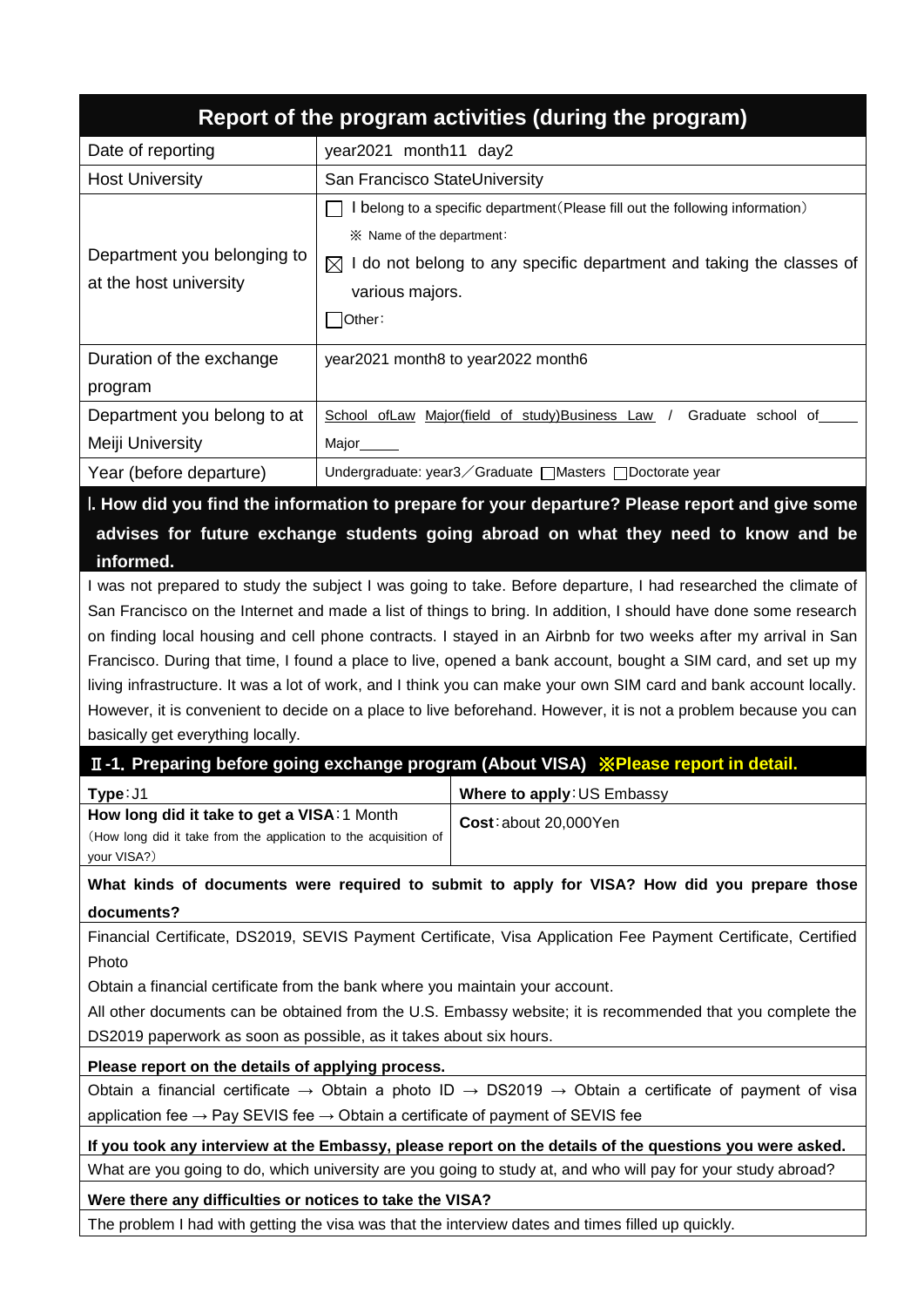# Ⅱ**-2**.**Preparation before departing for exchange program** (**Other topics**)

**Please report on any other necessary preparation before your departure. (E.g. Preparation of money, purchasing a cellphone, shipments of your commodities, and etc.)** 

You can get everything locally, but it is useful to do some basic research on housing and how to send money overseas.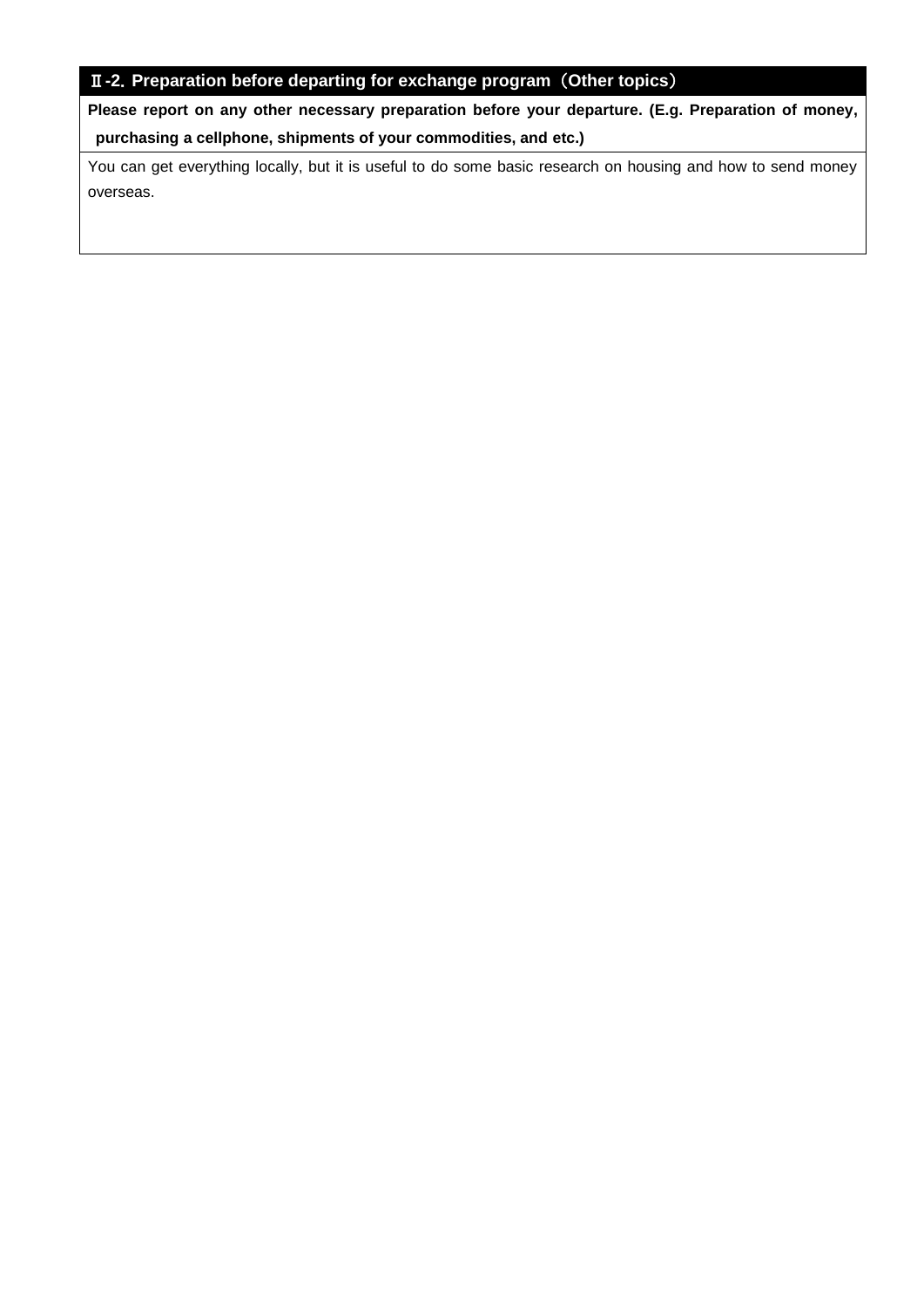| <b>III.</b> After Arrival                                                                                                    |                                                                                                                              |                                      |  |  |  |  |  |  |
|------------------------------------------------------------------------------------------------------------------------------|------------------------------------------------------------------------------------------------------------------------------|--------------------------------------|--|--|--|--|--|--|
| 1. Arrival Information                                                                                                       |                                                                                                                              |                                      |  |  |  |  |  |  |
| <b>Airline</b>                                                                                                               | <b>ANA</b>                                                                                                                   |                                      |  |  |  |  |  |  |
| purchase<br>How<br>to<br>air                                                                                                 | ANA site                                                                                                                     |                                      |  |  |  |  |  |  |
| ticket                                                                                                                       | ※利用した旅行社・旅行サイト,格安航空券情報等があれば記入して下さい。                                                                                          |                                      |  |  |  |  |  |  |
| <b>Arrival airport</b>                                                                                                       | <b>SFO</b><br><b>Arrival time</b><br>15:00                                                                                   |                                      |  |  |  |  |  |  |
|                                                                                                                              | □Pick-up of<br>$\Box$ other<br>$\Box$ Pick-up of<br>Public transportation<br>$\boxtimes$ taxi<br>$\mathsf{L}$                |                                      |  |  |  |  |  |  |
| How to get to the campus                                                                                                     | (□Bus □Train)<br>host university<br>your friend                                                                              |                                      |  |  |  |  |  |  |
| How long did it take from                                                                                                    | About 20 minutes from SFO to SFSU.                                                                                           |                                      |  |  |  |  |  |  |
| the<br>airport<br>the<br>to                                                                                                  |                                                                                                                              |                                      |  |  |  |  |  |  |
| campus?                                                                                                                      |                                                                                                                              |                                      |  |  |  |  |  |  |
|                                                                                                                              | Are there any important points to get to the campus? Please inform on the cost of taxi or any                                |                                      |  |  |  |  |  |  |
| transportations.                                                                                                             |                                                                                                                              |                                      |  |  |  |  |  |  |
|                                                                                                                              | I would recommend using UBER cabs. The reason is the amount of luggage and the distance. It is also important to note that   |                                      |  |  |  |  |  |  |
|                                                                                                                              | the cab stand is one floor above the arrival gate. If you are unsure, ask a nearby security guard. The fare is about \$30.   |                                      |  |  |  |  |  |  |
| <b>Arrival date</b>                                                                                                          | month8date13time16:00                                                                                                        |                                      |  |  |  |  |  |  |
| 2. Housing                                                                                                                   |                                                                                                                              |                                      |  |  |  |  |  |  |
| $\Box$ Yes<br>Did you check-in                                                                                               | If your answer is "No": The date you checked-in was                                                                          |                                      |  |  |  |  |  |  |
| $\boxtimes$ No<br>after<br>soon                                                                                              | month8day31                                                                                                                  |                                      |  |  |  |  |  |  |
| arriving?                                                                                                                    |                                                                                                                              |                                      |  |  |  |  |  |  |
| $\Box$ Dormitory<br><b>Type of housing</b>                                                                                   | $\boxtimes$ Other (Homestay)<br>Apartment                                                                                    |                                      |  |  |  |  |  |  |
| $\boxtimes$ Alone<br>of<br>the<br><b>Type</b>                                                                                | $\Box$ Other(<br>$ul$ two persons                                                                                            |                                      |  |  |  |  |  |  |
| room                                                                                                                         |                                                                                                                              |                                      |  |  |  |  |  |  |
| Room mates                                                                                                                   | $\boxtimes$ Japanese Student $\Box$ International Student<br>]Other(<br>$\mathcal{C}$                                        |                                      |  |  |  |  |  |  |
| How to find the                                                                                                              | $\boxtimes$ Other (Homestay site.)<br>$\Box$ by yourself<br>$\Box$ Recommendation from host university                       |                                      |  |  |  |  |  |  |
| accommodation                                                                                                                |                                                                                                                              |                                      |  |  |  |  |  |  |
| Details of<br>the                                                                                                            | I was able to find a meaningful homestay through an agent from Homestay.                                                     |                                      |  |  |  |  |  |  |
| application                                                                                                                  |                                                                                                                              |                                      |  |  |  |  |  |  |
|                                                                                                                              | Have you decided your accommodation before departure or after arriving easily? Were there any troubles                       |                                      |  |  |  |  |  |  |
| to find it?                                                                                                                  |                                                                                                                              |                                      |  |  |  |  |  |  |
|                                                                                                                              | After arriving in Japan, I did many viewings and chose a good property from among them; I was very busy as I searched during |                                      |  |  |  |  |  |  |
| my two-week Airbnb stay. I was very busy looking for a place to stay during my two-week Airbnb stay, as I had to attend many |                                                                                                                              |                                      |  |  |  |  |  |  |
| events held by the school after I arrived.                                                                                   |                                                                                                                              |                                      |  |  |  |  |  |  |
| 3. Orientation                                                                                                               |                                                                                                                              |                                      |  |  |  |  |  |  |
| Was there any orientation?                                                                                                   |                                                                                                                              | Mo]<br>$\boxtimes$ Yes               |  |  |  |  |  |  |
| <b>Date</b>                                                                                                                  |                                                                                                                              | 2021/8/17                            |  |  |  |  |  |  |
| Was it mandatory to attend?                                                                                                  | Yes(Cost:                                                                                                                    | $\boxtimes$ Yes<br>≹Nο               |  |  |  |  |  |  |
| Did it cost any?                                                                                                             | The contents was the same as the material that had been given to us                                                          | $\boxtimes$ No. It's free of charge. |  |  |  |  |  |  |
| <b>Contents (details)</b>                                                                                                    | beforehand.                                                                                                                  |                                      |  |  |  |  |  |  |
|                                                                                                                              |                                                                                                                              | $\boxtimes$ Yes<br>JNo               |  |  |  |  |  |  |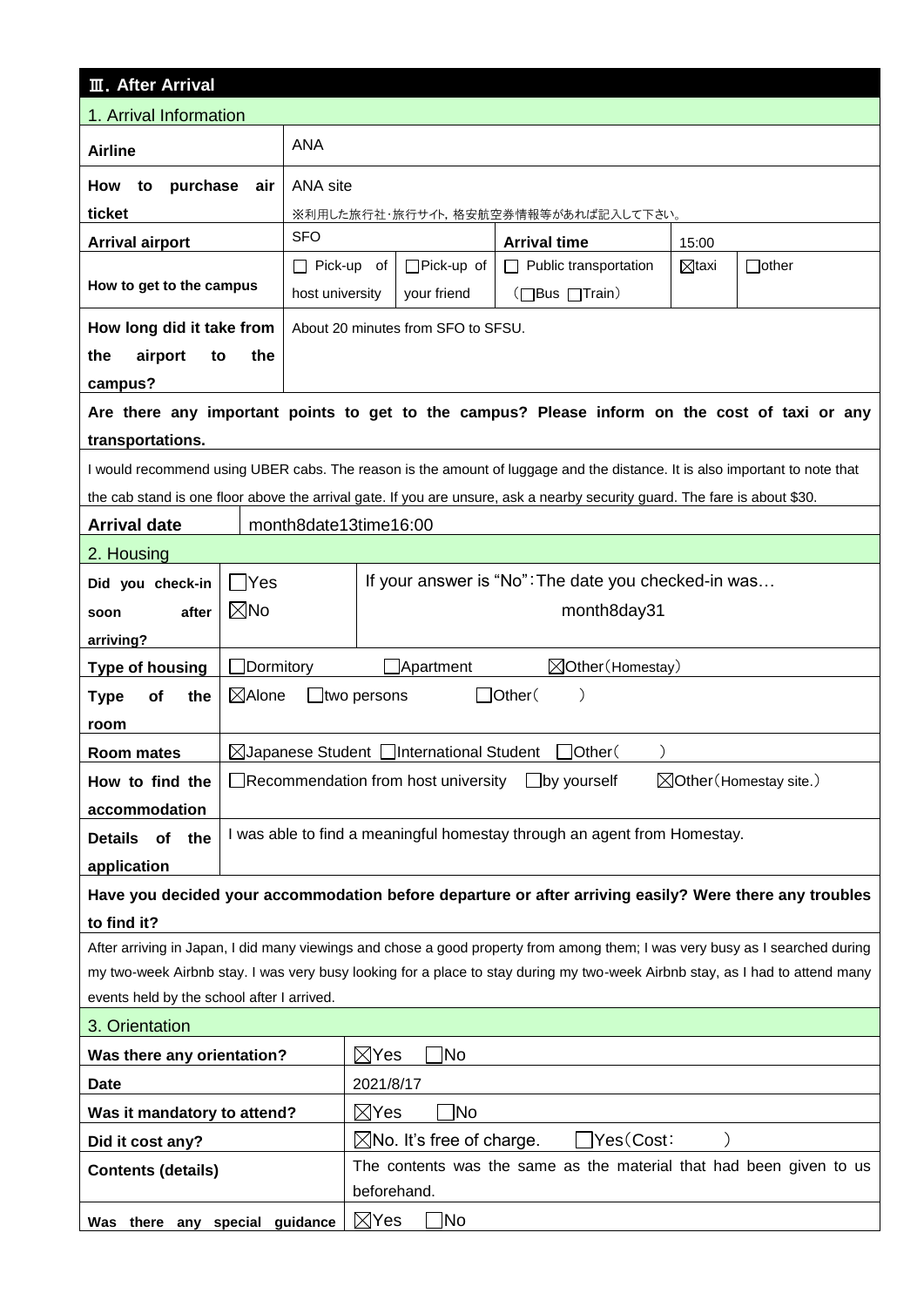| arranged for exchange students? |             |
|---------------------------------|-------------|
| Date of beginning of the class  | month8dav23 |

### Ⅳ**. Other process to be completed after arriving**

**1**.**Was it necessary to get any permission of staying after arriving? If yes, where, report on when, and how to apply for a permission? How long and how much did it take? Was there any trouble?**

You need to submit a residence report from the website and submit the PDF to the university. This is after your residence has been confirmed. If your residence is not fixed, you cannot write your residence, so you need to find a residence as soon as possible. There is no fee for this service.

**2**.**Were there any other procedures you completed after arriving? (E.g. medical checkup, inoculation and etc.) If yes, report on where, when, and how did you complete them? How long and how much did it take? Was there any trouble?**

MMR certificate and vaccine certificate were submitted. All can be done from the university website. It only takes a few minutes.

**3**.**Did you open any bank account abroad? How did you open it and what kinds of documents were required to apply? How long and how much did it take? Was there any trouble?**

I opened a bank account. It takes about an hour to complete the procedure, so I recommend going on a day when you have enough time.

**4**.**Did you purchase any cellphone? How did you open it and what kinds of documents were required to purchase it? How long and how much did it take? Was there any trouble?**

I bought a sim card locally. T-Mobile is the cheapest. There are no special documents required. The fee is \$40 per month. It only takes a few minutes to complete the process.

| V. Course registration and classes                                                                                       |  |  |  |  |  |  |
|--------------------------------------------------------------------------------------------------------------------------|--|--|--|--|--|--|
| When and how did you register your courses?                                                                              |  |  |  |  |  |  |
| $\boxtimes$ Before departure (approximate date: month6day30)                                                             |  |  |  |  |  |  |
| $\boxtimes$ Online $\Box$ Filling out an application form $\Box$ Not allowed to register [<br>  lother(                  |  |  |  |  |  |  |
| After arriving (approximate date: around month<br>day                                                                    |  |  |  |  |  |  |
| $\Box$ Online $\Box$ With support by International office at the host university                                         |  |  |  |  |  |  |
| Not allowed to register $\Box$ other (                                                                                   |  |  |  |  |  |  |
| $\boxtimes$ No<br>Was there any priority as an exchange<br>l lYes                                                        |  |  |  |  |  |  |
| student?                                                                                                                 |  |  |  |  |  |  |
| If your answer is Yes, please report on the details.                                                                     |  |  |  |  |  |  |
|                                                                                                                          |  |  |  |  |  |  |
| If your answer is No, how did you register your classes?                                                                 |  |  |  |  |  |  |
| There was a course I wanted to take, but I couldn't register for it, so I emailed the professor directly and was able to |  |  |  |  |  |  |
| register for a class that only major students can register for.                                                          |  |  |  |  |  |  |
| If you had registered the courses before departure, could you change or add any classes after arriving? Could            |  |  |  |  |  |  |
| you register all the classes which you wished to attend?                                                                 |  |  |  |  |  |  |
| It is possible to add or change courses, but since it is first-come, first-served, the number of courses that can be     |  |  |  |  |  |  |
| registered is limited. If you wish to make changes outside of the registration period, it is important to contact your   |  |  |  |  |  |  |
| professor by September 13.                                                                                               |  |  |  |  |  |  |